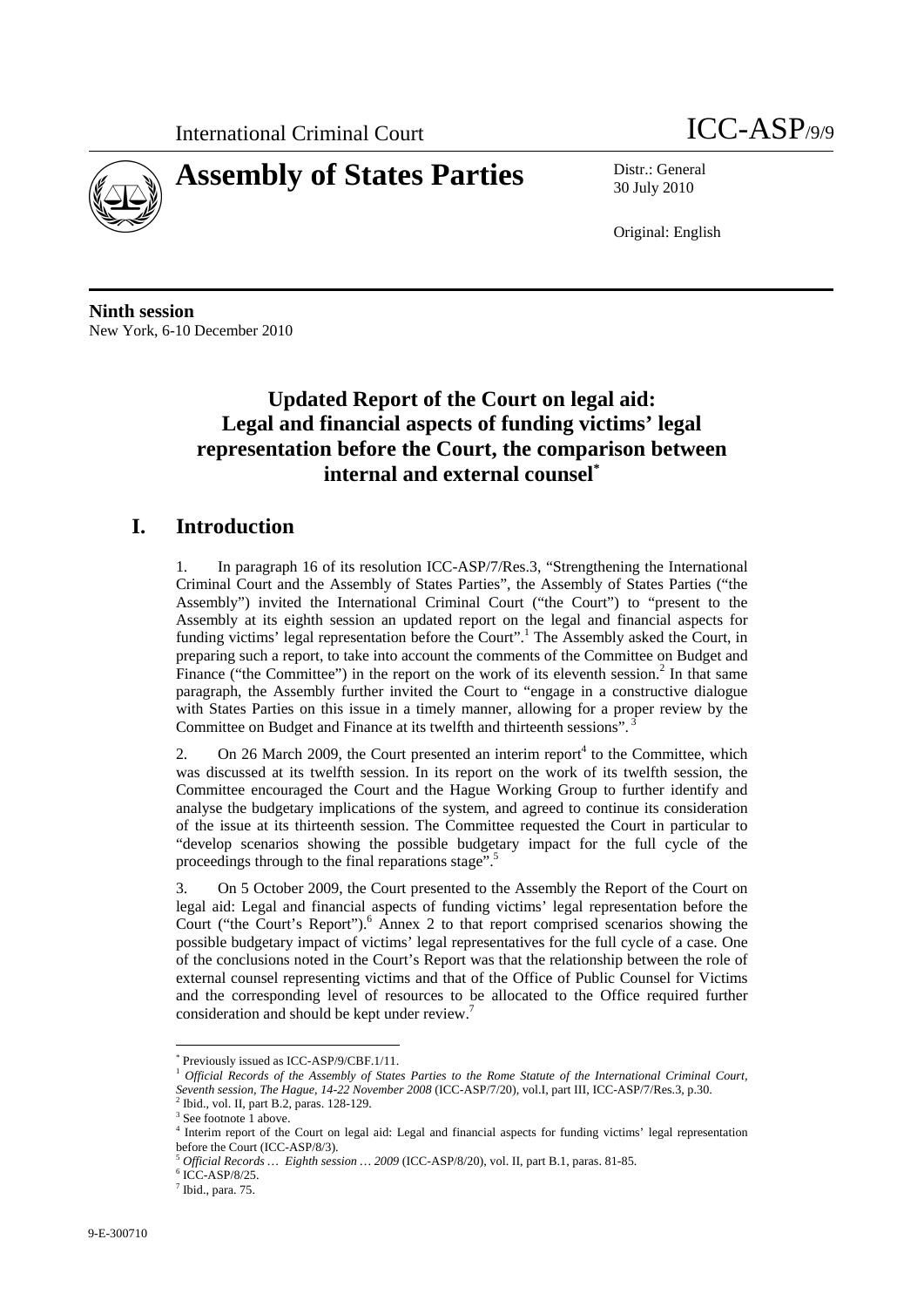4. In its report on the work of its thirteenth Session, the Committee, while welcoming the Court's Report, noted several concerns regarding the figures contained in Annex 2. The Committee observed that, in the absence of a common baseline for the calculations provided, the figures provided in Annex 2 were unreliable. The Committee recommended that the Court review these, and report back to the Committee at its fourteenth session with established common parameters for comparison.<sup>8</sup>

### **II. Revised cost analysis**

5. Annex 1 to the present report comprises an updated version of Annex 2 to the Court's Report, including costings of OPCV and external representation for the full cycle of a case, calculated with a common baseline. That is to say, the same number of months of work has been assumed, and all costs of OPCV have been included, including administrative costs.

6. In paragraph 74 of its previous Report, the Court had concluded that, as far as possible, resources from the legal aid scheme would be provided to one team of legal representatives per case, bearing in mind that there may be occasions where it is necessary to have more than one team, such as where a conflict of interest arises. In light of this, the cost of external legal representation has also been revised, in order to show the costs both in situations where there is one external team and where there are two. This has been done in order to permit comparisons involving the most likely scenarios.

7. The Court would again emphasise that, as was the position at the time of its previous Report, no full cycle of a case has yet been completed. In particular, no reparations phase, which is of particular significance as regards legal representation of victims, has taken place. As a consequence, the Court would again caution that more experience is needed in order to draw further conclusions on the application of legal aid resources for common legal representation.

#### **III. Comparison between internal and external counsel**

8. The Court would like to briefly recall three points made in its previous Report.

9. First, the decisive role of Chambers in determining common legal representation for victims in accordance with Rule 90 of the Rules of Procedure and Evidence, including the number of legal teams representing victims as well as the role of the OPCV. In the Court's Report, a number of examples were given of decisions of different Chambers to date on these matters.

10. Second, the consideration of the question of in-house and external representation of victims contained in the Report, in which the Court concluded that there are strong policy reasons for retaining the involvement of both external lawyers and in-house counsel in the representation of victims. External and in-house lawyers each bring unique elements that cannot be provided by the other, and the best solution is to ensure that each is able to make its own appropriate contribution, whilst avoiding duplication.

11. Third, in the Report the Court described efforts made by the Court to avoid duplication and establish appropriate roles for both in-house and external lawyers, always bearing in mind the role of the judiciary in deciding on common legal representation for victims. The important roles that are played by the OPCV were outlined in the Report.

#### **IV. Conclusion**

 $\overline{a}$ 

12. The Court continues to learn the lessons of how to respond to the specific requirements of the legal representation of victims. Once the full cycle of a case has been completed, a further review may be appropriate. Until then, the Court proposes to maintain the current approach whereby the representation of victims is conducted by a mixture of external lawyers and the OPCV, as detailed in its previous Report.

<sup>8</sup> *Official Records … Eighth session … 2009* (ICC-ASP/8/20), vol. II, part B.2, paras. 125-126.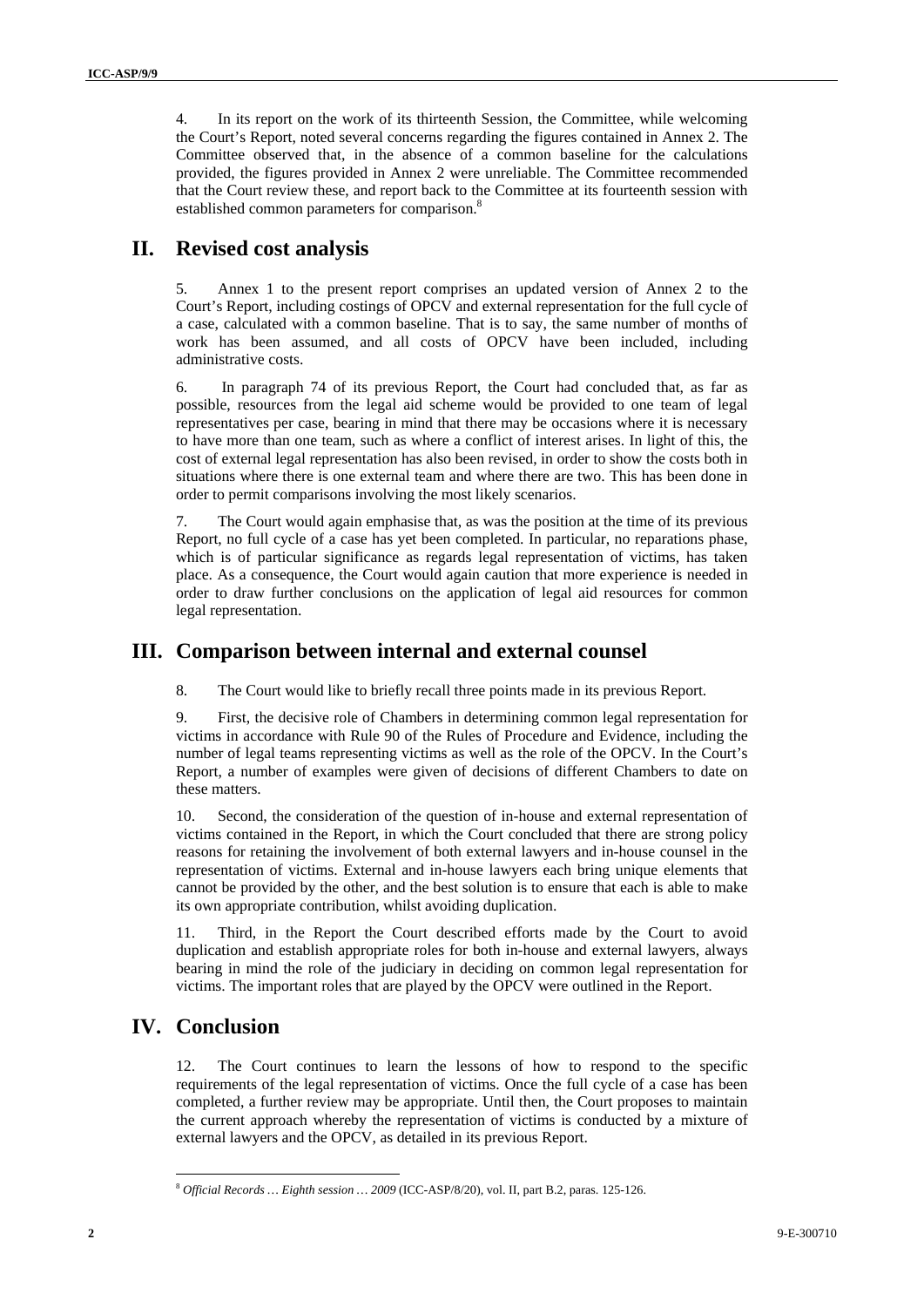#### **Annex I**

## **Scenarios showing the possible budgetary impact of victims' legal representatives for the full cycle of a case**<sup>1</sup>

|    | Scenario                                                                                                                                                                                                        | Cost of OPCV<br>$(in\>euros)$              | Cost of external<br>$legal$ team(s)<br>$(in\ euros)$ | Total costs<br>(in euros)                                        |
|----|-----------------------------------------------------------------------------------------------------------------------------------------------------------------------------------------------------------------|--------------------------------------------|------------------------------------------------------|------------------------------------------------------------------|
| 1. | <b>OPCV</b><br>Exclusively in-house:<br>represents all victims at every<br>stage $(1 \text{ team})^2$                                                                                                           | $411,100^3$<br>OR.<br>378,700 <sup>4</sup> |                                                      | 411,100                                                          |
| 2. | Mixed 1<br>OPCV represents all victims at<br>the pre-trial stage $(1 \text{ team})^3$ and<br>external lawyers represent all<br>from the trial stage<br>victims<br>onwards (1 or 2 teams per case <sup>6</sup> ) | 37,650<br>OR.<br>34,050                    | 1 team $=$<br>505,039<br>2 teams $=$<br>1,010,078    | 1 external team $=$<br>542,689<br>2 external teams=<br>1,047,728 |
| 3. | Mixed 2<br>Both OPCV<br>(1)<br>team)<br>and<br>(1)<br>lawyers<br>external<br>team)<br>represent victims at each stage                                                                                           | 411,100<br>OR<br>378,700                   | 568,826                                              | 979,926                                                          |
| 4. | Mixed 3<br>Both OPCV (1<br>team)<br>and<br>(2)<br>lawyers<br>teams)<br>external<br>represent victims at each stage                                                                                              | 411,100<br>OR<br>378,700                   | 1,137,652                                            | 1,548,752                                                        |

 $\overline{a}$ 

<sup>&</sup>lt;sup>1</sup> Costings are based on figures given in annex 2 and include every stage of proceedings (pre-trial, preparation for

trial, trial, reparations and appeal), plus missions to meet clients and investigations.<br><sup>2</sup> In cases where a conflict of interest arises between victims or groups of victims, OPCV would need to form two teams. In such instances, one team would be composed of a counsel at the P-5 level, and the other of a counsel at the P-4 level. The total cost to OPCV would thus be  $\in$  789,800.

<sup>&</sup>lt;sup>3</sup> Costings assume a team composed of a counsel at the P-5 level. Staff costs, travel (a total of four trips for two persons) and other costs (such as rental of premises to meet with clients, costs of travel and board and lodging for clients in locations different from those where they normally reside, if necessary for security reasons, reimbursement of payments to local people helping the Office to establish initial contact with clients) are included. 4 Counsel from the OPCV may be either at the P-5 or the P-4 level. Therefore, both are included here (and costed in the Annex), though the totals column assumes the counsel is at the P-5 level. The figures are based on standard salary costs for The Hague for 2009.

<sup>&</sup>lt;sup>5</sup> In cases where a conflict of interest arises between victims or groups of victims, OPCV would need to form two teams. In such instances, one team would be composed of a counsel at the P-5 level, and the other of a counsel at the P-4 level. The total cost to OPCV would thus be  $71,700$ .

Where two teams are envisaged, costings are made on the basis of an assumption that one team would comprise a counsel from Africa and the second would comprise a counsel from Europe, and the cost of one team is an average of the two.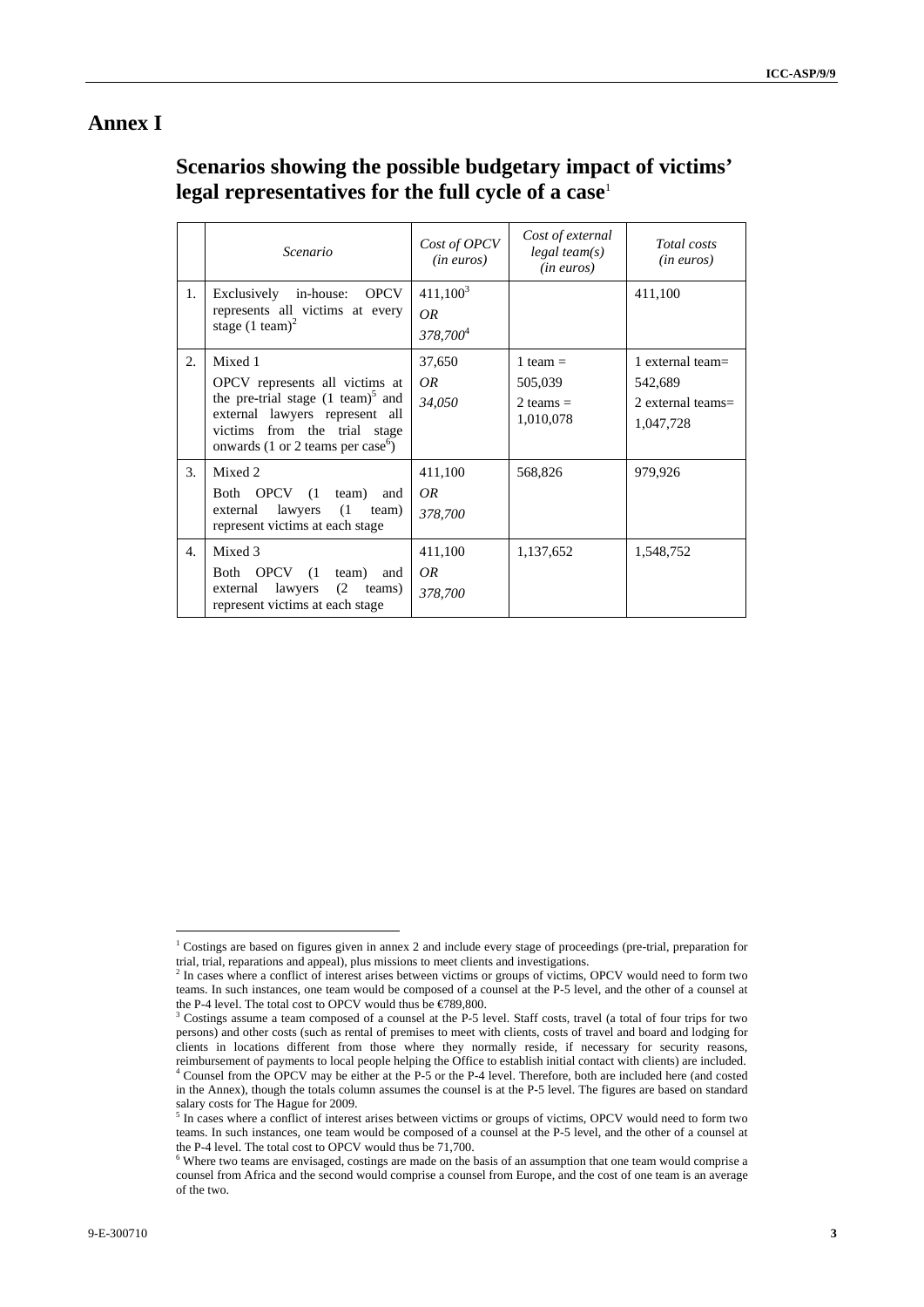## **Annex II**

# **Cost of OPCV team of legal representatives of victims**<sup>7</sup>

## **A. Fees of OPCV team per month**

| Type of team              | Composition                                                                                                                                                   | Cost per month ('000s)                                                                                                      |
|---------------------------|---------------------------------------------------------------------------------------------------------------------------------------------------------------|-----------------------------------------------------------------------------------------------------------------------------|
| Counsel only <sup>8</sup> | 1 counsel P-5<br>OR.<br>1 counsel P-4                                                                                                                         | €12.5<br>OR<br>€ 10.7                                                                                                       |
| Core team                 | 1 counsel P-5 and<br>1 case manager/legal assistant P-1<br>OR.<br>1 counsel P-4 and<br>1 case manager/legal assistant P-1                                     | €12.5 + €7.1 = €19.6<br>OR<br>$€10.7 + €7.1 = €17.8$                                                                        |
| Expanded team             | 1 counsel P-5.<br>1 associate legal officer P-2 and<br>1 case manager P-1<br>OR.<br>1 counsel P-4.<br>1 associate legal officer P-2 and<br>1 case manager P-1 | $\text{\textsterling}12.5 + \text{\textsterling}7.1 + \text{\textsterling}7.1 = 26.7$<br>OR<br>€10.7 + € 7.1 + € 7.1 = 24.9 |

<sup>&</sup>lt;sup>7</sup> Please note that the figures are based on the assumptions provided by the Registry in its previous Report to the CBF in 2009. 8 Counsel from the OPCV may be a P-5 or a P-4. Therefore, both costings are included and applied in this Annex.

The figures are based on standard salary costs for The Hague for 2009.